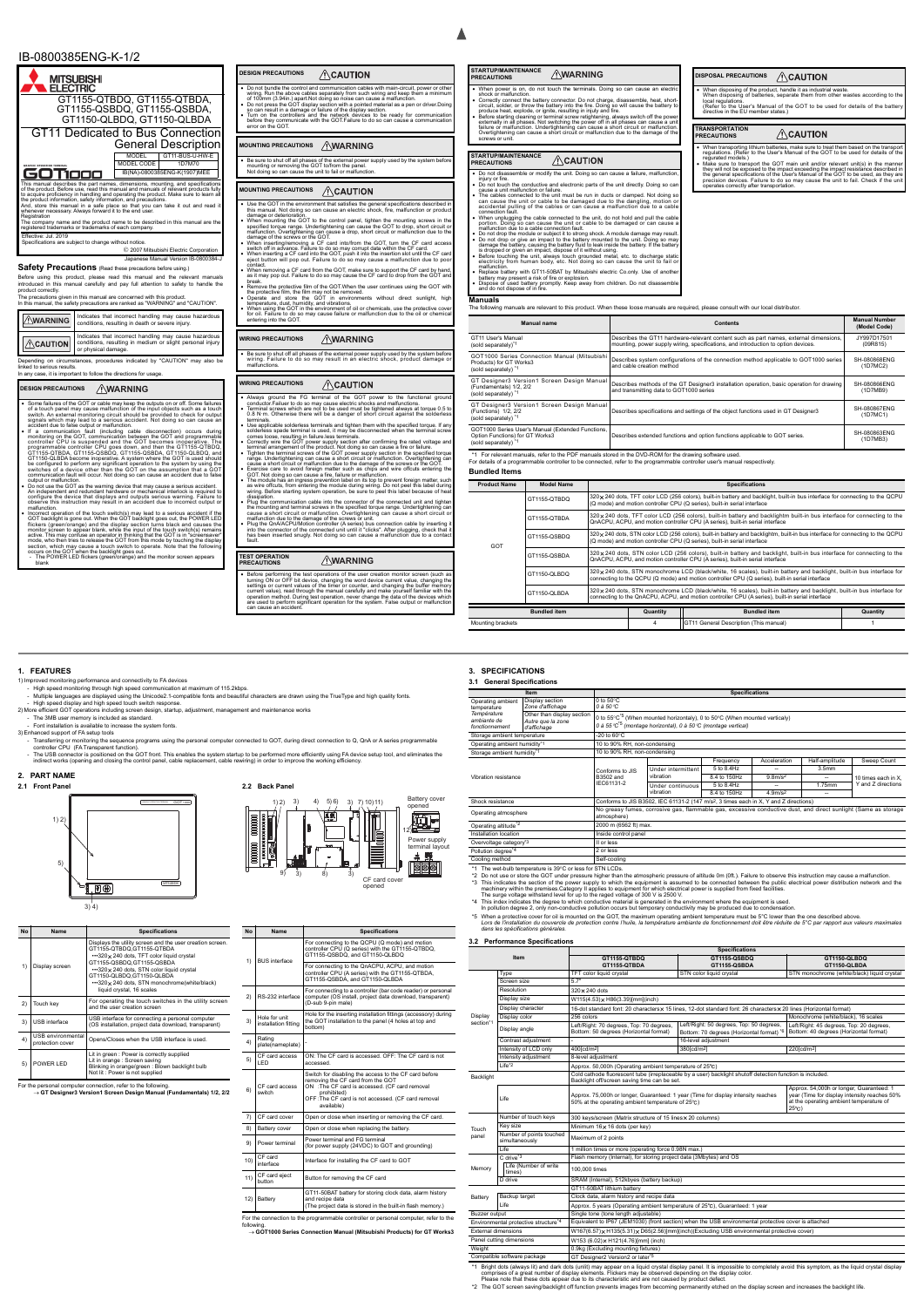#### \*3 ROM in which new data can be written without deleting the written data.

- \*4 Compliant with IP67 when the USB environmental protection cover is attached. Not compliant when a USB cable is connected. Note that this does not guarantee all users' operation environment.
- \*5 For the GT1155-QSBDA, use GT Designer2 Version2 with the version 2.59M or later. \*6 For the GT1155-QSBDQ, when its hardware version is Z or earlier, the specifications of the liquid crystal display are as follows.
- Left/Right: 55 degrees, Top: 65 degrees, Bottom: 70 degrees<br>For the GT1155-QSBDA, when its hardware version is X or earlier, the specifications of the liquid crystal display are as follows.<br>Left/Right: 55 degrees, Top: 65

# **3.3 Built-in Interface Specifications**

### **3.4 Power Supply Specifications**

|                       |            |                                                                                                                                                                                                                                                                                                              | <b>Specifications</b>                                                                                                                                          |  |  |
|-----------------------|------------|--------------------------------------------------------------------------------------------------------------------------------------------------------------------------------------------------------------------------------------------------------------------------------------------------------------|----------------------------------------------------------------------------------------------------------------------------------------------------------------|--|--|
|                       | Item       | GT1155-QTBDQ                                                                                                                                                                                                                                                                                                 | GT1155-QTBDA                                                                                                                                                   |  |  |
|                       |            | GT1155-QSBDQ                                                                                                                                                                                                                                                                                                 | GT1155-QSBDA                                                                                                                                                   |  |  |
|                       |            | GT1150-QLBDQ                                                                                                                                                                                                                                                                                                 | GT1150-QLBDA                                                                                                                                                   |  |  |
|                       | <b>BUS</b> | Bus interface for connecting to the QCPU (Q mode) and motion<br>controller CPU (Q series) 1ch<br>Application : For communicating with a programmable controller                                                                                                                                              |                                                                                                                                                                |  |  |
|                       |            |                                                                                                                                                                                                                                                                                                              | Bus interface for connecting to the QnACPU, ACPU, and motion<br>controller CPU (A series) 1ch<br>Application: For communicating with a programmable controller |  |  |
| Built-in<br>interface | RS-232     | Conforming to serial RS232 standard, 1ch<br>Transmission speed: 115,200/57,600/38,400/19,200/9,600/4,800bps<br>Connector shape : D-sub 9-pin (Male)<br>: Bar code reader connection, Personal computer communication<br>Application<br>(Project data upload/download, OS installation, transparent function) |                                                                                                                                                                |  |  |
|                       | <b>USB</b> | Conforming to serial USB (Full Speed 12Mbps), device, 1ch<br>Application: Personal computer communication (Project data upload/download, OS installation, transparent function)                                                                                                                              |                                                                                                                                                                |  |  |
|                       | CF card    | Conforming to PCMCIA, compact flash slot, 1ch<br>Connector shape : Dedicated for TYPE I<br>Application<br>: Data transfer, data storage                                                                                                                                                                      |                                                                                                                                                                |  |  |

The details of these precautions has been prepared based on the requirements and the applicable standards control.<br>However, we will not assure that the overall machinery manufactured according to these details conforms to ufacturer of the machinery.

|                                                                 | <b>Specifications</b>                                                                                           |                                                               |                             |  |  |  |
|-----------------------------------------------------------------|-----------------------------------------------------------------------------------------------------------------|---------------------------------------------------------------|-----------------------------|--|--|--|
| Item                                                            | GT1155-QSBDQ<br>GT1155-QTBDQ                                                                                    |                                                               | GT1150-QLBDQ                |  |  |  |
|                                                                 | GT1155-QTBDA                                                                                                    | GT1155-QSBDA                                                  | GT1150-QLBDA                |  |  |  |
| Input power supply voltage                                      | 24VDC (+10% -15%), ripple voltage 200mV or less                                                                 |                                                               |                             |  |  |  |
| Fuse (built-in, not exchangeable)                               | 1.0A                                                                                                            |                                                               |                             |  |  |  |
| Power consumption                                               | 11.16W (465mA/24VDC) or less                                                                                    | 9.72W (405mA/24VDC) or less                                   | 7.92W (330mA/24VDC) or less |  |  |  |
| At backlight off                                                | 5.04W (210mA/24VDC) or less                                                                                     |                                                               |                             |  |  |  |
| Inrush current                                                  | 26A or less (26.4V) 4ms                                                                                         |                                                               |                             |  |  |  |
| Permissible instantaneous power<br>failure time*1               | Within 10ms                                                                                                     |                                                               |                             |  |  |  |
| Noise immunity                                                  | Noise voltage: 500Vp-p, Noise width: 1µs (by noise simulator of 25to 60Hz noise frequency)                      |                                                               |                             |  |  |  |
| Dielectric withstand voltage*2                                  |                                                                                                                 | 500VAC for 1 minute (across power supply terminals and earth) |                             |  |  |  |
| Insulation resistance*2                                         | $10\text{M}\Omega$ or larger by a 500VDC insulation resistance tester (across power supply terminals and earth) |                                                               |                             |  |  |  |
| Applicable wire size                                            | 0.75 to 2[mm <sup>2</sup> ]                                                                                     |                                                               |                             |  |  |  |
| Applicable solderless terminal                                  | Solderless terminal for M3 screw RAV1.25-3, V2-N3A, FV2-N3A                                                     |                                                               |                             |  |  |  |
| Applicable tightening torque<br>(Terminal block terminal screw) | 0.5 to 0.8[N-m]                                                                                                 |                                                               |                             |  |  |  |

\*1 The GOT continues to operate even upon 5ms or shorter instantaneous power failure.<br>The GOT stops operating if there is extended power failure or voltage drop, while it automatically resumes operation as soon as the pow

\*2 A surge absorber is connected between the power supply and earth terminal so that the GOT does not malfunction due to applied lightning surge noise.<br>Values without a surge absorber are described for the dielectric with

#### **3.5 External Dimensions**

### **4. EMC AND LOW VOLTAGE DIRECTIVE**

For the products sold in European countries, the conformance to the EMC Directive, which is one of the European Directives, has been a legal obligation since 1996.

Also, conformance to the Low Voltage Directive, another European DIrectives, has been a legal obligation since 1997.<br>Manufacturers who recognize their products must conform to the EMC and Low Voltage Directive are required

Authorized representative in Europe

Authorized representative in Europe is shown below Name :Mitsubishi Electric Europe BV Address :Gothaer strase 8, 40880 Ratingen, Germany

**4.1 Requirements for Conformance to EMC Directive**

The EMC Directive specifies that products placed on the market must "be so constructed that they do not cause excessive electromagnetic interference (emissions) and are not unduly affected by electromagnetic interference (immunity)".

The applicable products are requested to meet these requirements.

The sections 4.1.1 through 4.1.3 summarize the precautions on conformance to the EMC Directive of the machinery constructed using the GOT.

It is necessary to use the GOT grounding terminal only when it is in the grounded condi

Be sure to ground the grounding for the safety reasons and EMC Directives.

Functional grounding  $\perp$  : Improves the noise resistance.

#### **4.1.1 Standards applicable to the EMC Directive**

The following products have shown compliance through direct testing (to the identified standards) and design analysis (forming a technical construction file) to the European<br>Directive for Electromagnetic Compatibility (89

- ZCAT3035-1330 ferrite core manufactured by TDK corporation
- AD75CK-type cable clamp manufactured by MITSUBISHI
- Ibe SHNJ type manufactured by Z

GT1155-QTBDQ, GT1155-QTBDA, GT1155-QSBDQ, GT1155-QSBDA, GT1150-QLBDQ, GT1150-QLBDA.

| Standard                                                       |            | Remark                                                                                                                                                              |
|----------------------------------------------------------------|------------|---------------------------------------------------------------------------------------------------------------------------------------------------------------------|
| EN61131-2:2007                                                 | EMI        | Compliance with all relevant aspects of the standard.<br>(Radiated Emissions)                                                                                       |
| Programmable controllers<br>- Equipment, requirement and tests | <b>EMS</b> | Compliance with all relevant aspects of the standard.<br>(ESD, RF electromagnetic field, EFTB, Surge, RF conducted disturbances and Power frequency magnetic field) |



The ferrite filter is not required for the 24VDC cables. the GT1155-QTBDQ, GT1155-QTBDA, GT1155-QSBDQ, GT1155-QSBDA, GT1150-QLBDQ, and GT1150-QLBDA unit requires an additional ferrite filter to be attached to the 24V DC power supply cables. The filter should be attached in a similar manner as shown in the figure opposite, i.e. the power cables are wrapped<br>around the filter. However, as with all EMC situations the more correctly applied<br>precautions the better the systems Electro-magnetic Compat

#### **4.1.2 Control cabinet**

The GOT is an open type device (device installed to another device) and must be installed in a conductive control panel or cabinet. It not only assure the safety but also has a large effect to shut down the noise generated from GOT, on the control panel. 1) Control cabinet

a) Use a conductive control cabinet

Mount the GOT onto the control panel while considering the panel inside dimensions.

- b) When attaching the control cabinet's top plate or base plate, mask painting and weld so that good surface contact can be made between
- the cabinet and plate. c) To ensure good electrical contact with the control cabinet, mask the paint on the installation bolts of the inner plate in the control cabinet so that contact between surfaces can be ensured over the widest possible area.
- d) Earth the control cabinet with a thick wire so that a low impedance connection to ground can be ensured even at high frequencies. (22mm 2 wire or thicker is recommended.)
- e) Holes made in the control cabinet must be 10 cm (3.94") diameter or less. If the holes are 10cm (3.94") or larger, radio frequency noise may be emitted.
- In addition, because radio waves leak through a clearance between the control panel door and the main unit, reduce the clearance as much as practicable.
- The leakage of radio waves can be suppressed by the direct applica-

tion of an EMI gasket on the paint surface. 2) Connection of power and ground wires

- Ground and power supply wires for the GOT must be connected as described
- below.<br>a) Provide an earthing point near the GOT. Earth the power supply's FG a) Provide an earthing point near the GOT. Earth the power supply's FG<br>terminal (FG: Frame Ground) with the thickest and shortest wire pos-<br>sible. (The wire length must be 30cm (11.81°) or shorter.)<br>The FG terminal functio Note) A long conductor will become a more efficient antenna at high

frequency

# 3) ]Electrical shock prevention

In order to such as the operators from electric shocks, the control box must have the following functions :

- a) The control cabinet must be equipped with a lock so that only skilled or qualified personnel.
- b) The control cabinet must be fitted with advice which automatically stops the power supply when the cabinet is opened.

4) Dustproof and waterproof features

The control box also has the dustproof and waterproof functions. Insufficient dustproof and waterproof features lower the insulation withstand voltage resulting in insulation destruction. The insulation in our GOT is designed to cope with the pollution level 2, so use

in an environment with pollution level 2 or better.

 Pollution level 1:An environment where the air is dry and conductive dust does

 not exist. Pollution level 2:An environment where conductive dust does not usually exist,

 but occasional temporary conductivity occurs due to the accumulated dust. Generally, this is the level for inside the control box equiva-

lent a

 control room or on the floor of a typical factory. Pollution level 3:An environment where conductive dust exits and conductivity

may be generated due to the accumulated dust.<br>An environment for a typical factory floor.<br>Pollution level 4:Continuous conductivity may occur due to rain, snow, etc.<br>An outdoor environment.

## **4.1.3 Grounding**

**4.2 Wiring Precautions the Part which Matches the EMC Directives**

Connect and wire GOT equipment as instructed below. If the GOT equipment is configured in a way that differs from the following instruc-tions then the system will not comply with EMC directives.

#### **4.2.1 About the cable used**

EX.1

EX.3

Connect and wire GOT equipment as instructed below.<br>If the GOT equipment is configured in a way that differs from the following instructions then the system will not comply with EMC directives.<br>Bus connection cable<br>The fol

| <b>GOT</b><br>Unit                                         | <b>Existing Cables</b>                                                                                                                                                                                                                                                                                                         | User Made Cables                                                                                                                                                                           |  |
|------------------------------------------------------------|--------------------------------------------------------------------------------------------------------------------------------------------------------------------------------------------------------------------------------------------------------------------------------------------------------------------------------|--------------------------------------------------------------------------------------------------------------------------------------------------------------------------------------------|--|
| GT1155-<br>QTBDQ.<br>GT1155-<br>QSBDQ.<br>GT1150-<br>QLBDQ | GT15-QC⊓B,GT15-QC⊓BS modified as<br>shown in EX.1.<br>Peel the sheath at both ends of the cable,<br>and expose the shield braided wire for<br>grounding. (For grounding<br>with<br>clamps.(refer to Section 4.2.3.))                                                                                                           | The cable need to<br>be independently<br>tested by the user<br>to demonstrate<br><b>EMC</b> compatibility<br>when they are used<br>with the GOT, the<br>PLC of MELSEC-Q<br>series, MELSEC- |  |
| GT1155-<br>QTBDA.<br>GT1155-<br>QSBDA.<br>GT1150-<br>QLBDA | $GT15-C \square BS$ , $cGT15-C \square EXSS-S1$<br>modified as shown in EX.2.<br>Peel the sheath at both ends of the cable,<br>and expose the shield braided wire for<br>grounding. (For grounding with<br>clamps.(refer to Section 4.2.3.))                                                                                   |                                                                                                                                                                                            |  |
|                                                            | Other bus connection cables modified as<br>shown in EX.3.<br>Wind cable shield material around the<br>cable, and pull out the grounding braided<br>wire of the cable shield material.<br>Attach the ferrite core to the cable in the<br>specified position and insert the braided<br>wire for arounding into the ferrite core. | QnA series, and<br>MELSEC-A series.                                                                                                                                                        |  |







**4.2.2 Method to connect the power wire and ground wire**

1) GT1155-QTBDQ, GT1155-QTBDA, GT1155-QSBDQ, GT1155-QSBDA, GT1150-QLBDQ, GT1150-QLBDA Twist the 24VDC cables to connect to the GT1155-QTBDQ, GT1155-QTBDA, GT1155-QSBDQ, GT1155-QSBDA, GT1150-QLBDQ, and GT1150-QLBDA.

<span id="page-1-0"></span>Use the bus connection cable to ground the cable and grounding wire to the control panel where the GOT and base unit are installed.



Braided shield

GOT FG terminal

b) For other bus connection cables Ground the braided wire for grounding to the contro panel by tightening a screw

FG wire

¥



₩ E.

1) Ground the braided shield portion of the cable to the control panel with the cable clamp (AD75CK).

# **5. INSTALLATION 5.1 Control Panel Inside Dimensions for Mounting GOT**

**Applicable cable** Some cables may need to be longer than the specified dimensions when connecting to the GOT. Therefore, consider the connector dimensions and bending radius of the cable as well for installation. connecting to the GOT. Therefore, consider the connector dimensions and bending radius of the cable as well for installation.

### **5.2 Panel Cutting Dimensions**

Make holes in the panel according to the dimensions list below. Also, ensure 10mm spaces in upper and lower parts of the panel for mounting fixtures.

| <b>Model Name</b>                            |           | в         |
|----------------------------------------------|-----------|-----------|
| GT1155-QTBDQ<br>GT1155-QSBDQ<br>GT1150-QLBDQ | 56 (2.20) | 40 (1.57) |
| GT1155-QTBDA<br>GT1155-QSBDA<br>GT1150-QLBDA | 38 (1.50) | 40 (1.57) |

| <b>No</b> | <b>Name</b>                                                                                                                                 |
|-----------|---------------------------------------------------------------------------------------------------------------------------------------------|
|           | Bus connection cable                                                                                                                        |
| $\sim$    | the contract of the contract of the contract of the contract of the contract of the contract of the contract of<br>$\overline{\phantom{a}}$ |

2) Personal computer connection cable/bar code reader conne



Unit: mm (inch)